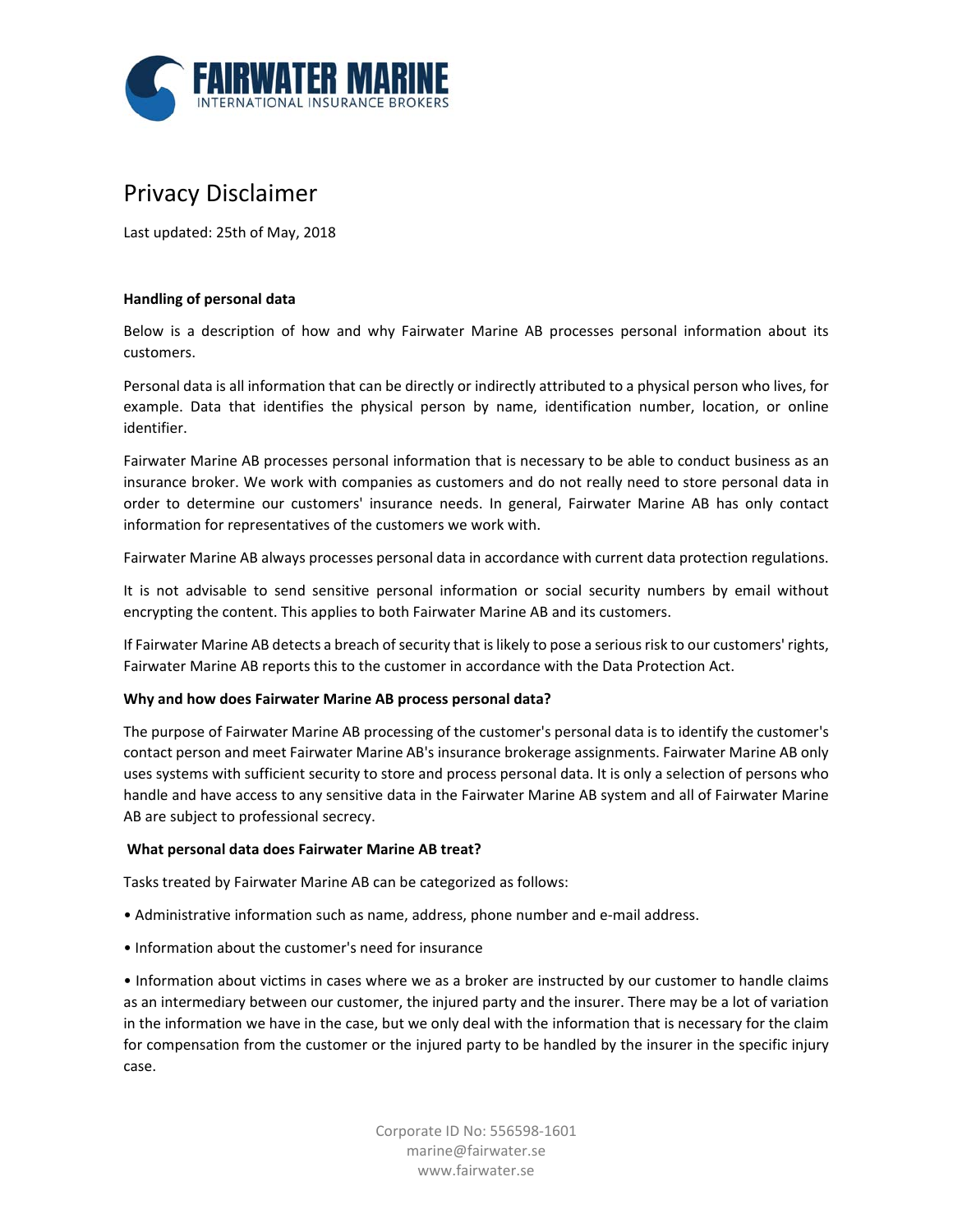

These data may contain requested information about the victim such as:

- o Economic situation
- o Work situation
- o Family situation
- o Outcomes
- o Coverage
- o Sensitive personal data
- Personal data intended to meet the requirements of the Money Laundering Act
- Information necessary to perform control of EU sanctions.

## **Which treatment basics do we use?**

Certain personal data are necessary to process to fulfill the mission Fairwater Marine AB has. This applies, for example, to names and contact details, as well as the information that is the basis for needs analysis and the like.

If Fairwater Marine AB's mission involves Fairwater Marine AB to process health information or other sensitive personal information about a customer, Fairwater Marine AB will obtain customer consent before processing. This may be withdrawn at any time, and processing of personal data will expire. The processing of personal data that took place when the consent was active will not be affected by the revocation. However, Fairwater Marine AB will delete the relevant personal data if there is no legal basisfor continuing the storage.

## **Who delivers Fairwater Marine AB personal data to?**

Personal data may be provided to public authorities, if this is required by statutory disclosure or extradition.

If it is necessary for Fairwater Marine AB to use a personal data counsel, the Personal Data Administrator only processes personal information according to detailed instructions from Fairwater Marine AB. This is to ensure the customer's rights and protect the integrity of the customer. Any third party receiving personal information from Fairwater Marine AB is subject to professional secrecy.

## **Marketing**

Fairwater Marine AB may treat personal data from customers to market products and services by mail or telephone to the extent Fairwater Marine AB judged that such right exists after the balance of interest has been carried out. This applies only if no customer has informed Fairwater Marine AB that the customer does not wish to be a recipient of SK. direct.

## **How long does Fairwater Marine AB store personal information about the customers?**

Fairwater Marine AB does not store personal data beyond what is necessary to fulfill the purpose of the treatment. However, according to the Act on Insurance Brokerage and the Insurance Distribution Act, the data must be saved for 10 years after the last delivery date in accordance with the limitation provisions of these Acts. The personal information will then be deleted immediately.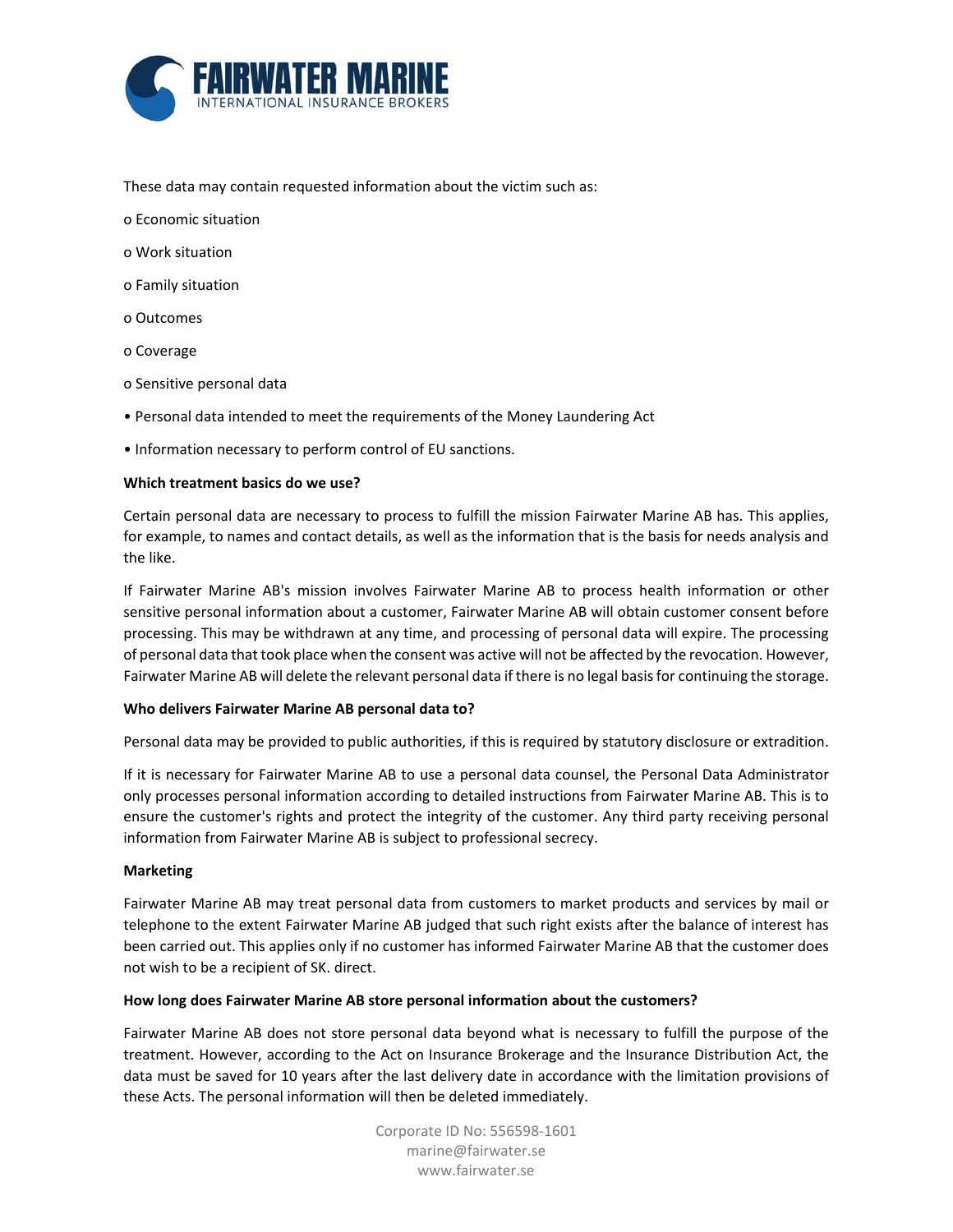

## **Customer's right of access, rectification, deletion and data transfer**

### **Insider**

Customer is entitled to gain access to the information we process about this. This means that the customer has the right to know what purpose and treatment Fairwater Marine AB uses, what information about customer Fairwater Marine AB deals, what recipients or categories of recipientsto whom personal data were forwarded, the time the personal data were stored and the data were collected from.

## **Right to claim rectification and deletion**

If Customer believes that Fairwater Marine AB has recorded information about the Customer that is incorrect or incomplete, Customer is always entitled to request corrections of the relevant personal data.

Customer may require Fairwater Marine AB to remove personal data if the data is no longer necessary to fulfill the purpose of the processing; if the customer withdraws his consent for consent has been used as a basis for treatment; if the customer opposes the treatment and there are no other legal grounds for continuing treatment; or whether the data has been processed illegally. Customer also hasthe right to object to the processing of personal data if Customer believes that Fairwater Marine AB is not correct in relation to personal data.

## **Right to data transfer**

Customer is always entitled to request the personal information Fairwater Marine AB has stored about the customer in a structured manner and in a machine‐readable format. Customer also has the right to require Fairwater Marine AB to transfer personal data processed and stored to, for example, another brokerage service via customer.

However, the right to transfer requires Fairwater Marine AB to process personal data with the agreement of a customer or to fulfill the Fairwater Marine AB mission (agreement). The transfer only applies to personal information provided by the customer. If Fairwater Marine AB has provided a customer advice, customers can not request such information to be transferred to another via the customer.

### **Contact**

Data Protection Officer (DPO):

If Customer has questions about how Fairwater Marine AB processes personal information or wishesto grant rights under this clause, please contact Fairwater Marine AB Personal Data Responsible via email:

### anna.osterberg@fairwater.se

DPO is subject to professional secrecy and is obliged to prevent others from accessing or knowledge of customer's personal information unless consent has been obtained. Privacy also applies after completed work.

## **How does a client complain about the treatment?**

The Data Inspectorate'sjob is to check that the privacy policy is followed. If customer experiences something the customer considers is a violation of the regulations, please submit a written request to the Data Inspection. Postal Address: Datainspektionen, Box 8114, 104 20 Stockholm.